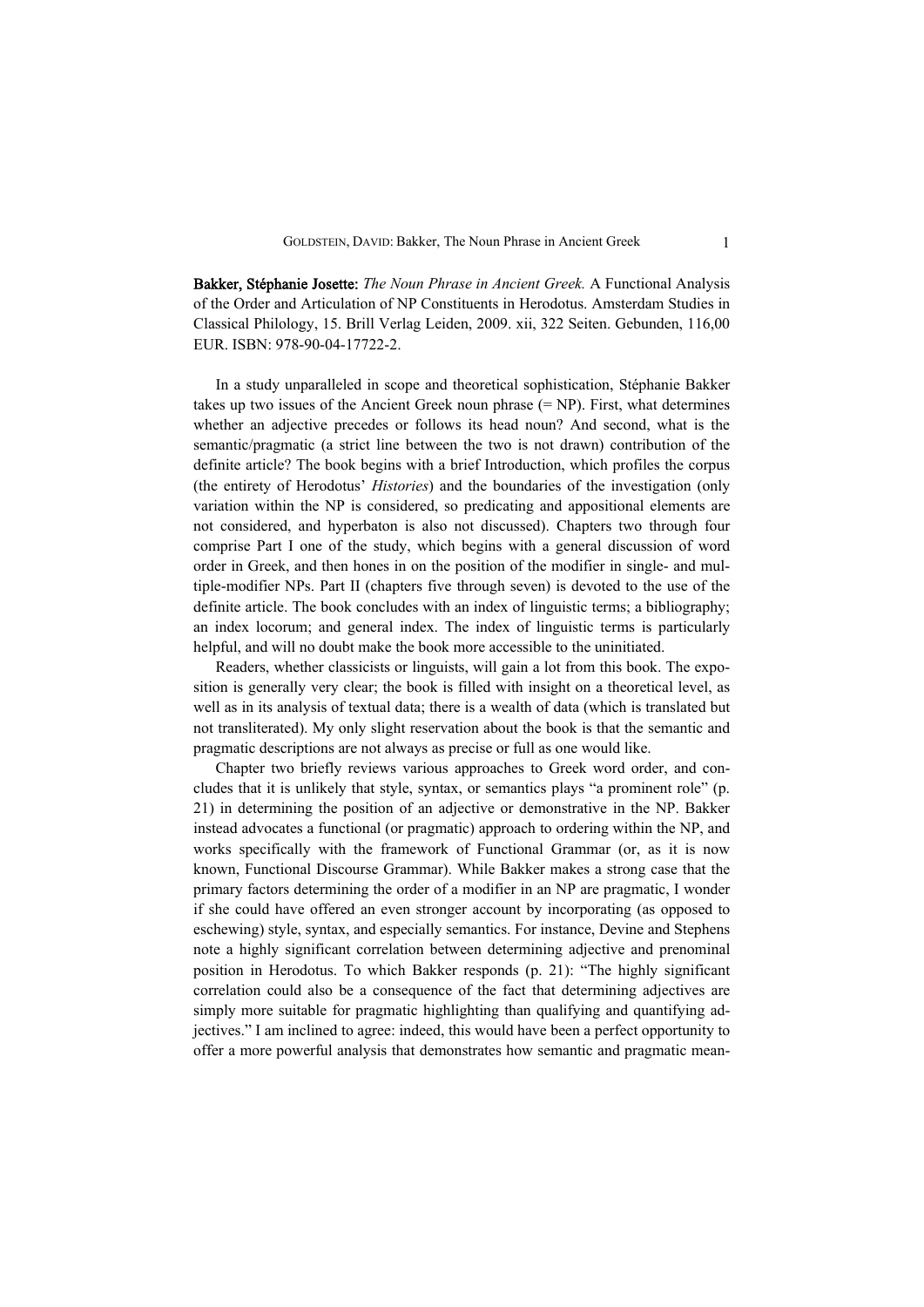ing interact. Even if Bakker's claim is true that the position of modifiers is conditioned above all by pragmatic factors, this does not entail that semantics (to say nothing of syntax or stylistics) plays no role.

Chapters three and four are devoted to the position of modifiers in single- and multiple-modifier NPs, respectively. The main claim of these two chapter is encapsulated in the following statement (p. 125): "The various constituents of the NP are ordered in a diminishing degree of saliency from more salient information on the left to less salient information on the right." Precedence, in other words, correlates with salience. Thus, according to Bakker's model, prenominal modifiers are pragmatically marked, while postnominal modifiers are unmarked (and in this claim she is more or less preceded by the work of Helma Dik). If an NP has more than one modifier, the most salient will precede the less so. Bakker does not offer an explicit, rigorous definition of "salience" (or "pragmatic markedness," although see p. 88). She does, however, explain how it differs from focus, which she finds insufficiently broad in comparison to salience (pp. 28-32). Essentially, a modifier is salient if it has one of the following three properties (e.g. p. 56): it is contrastive; it is the most informative part of the NP; or it is the most relevant part of the NP.

Modifiers are prenominal when they are overtly contrastive with another modifier (p. 38):

(1) ὁ δὲ βασιλήιος πῆχυς τοῦ μετρίου έστὶ πήχεος μέζων τρισὶ δακτύλοισι. 'The royal measure is greater by three fingers' breadth than the common measure.'

Hdt. 1.178.3

Or when the modifier is new information, while the noun is either given or inferable (p. 42):

(2) Κορινθίων έδέοντο χρῆσαι σφίσι νέας...οί δὲ Κορινθίοι...διδοῦσι δεομένοισι εἴκοσι νέας. 'When they (= the Athenians) were asking the Korinthians to lend them ships... The Korinthians... gave them twenty ships when they asked for help.' Hdt. 6.89

Or when the modifier is the most important or relevant part of the NP:

(3) ἔπειτα μέλλοντος αύτοῦ διὰ ταύτην τὴν άιτίην άνασκολοπιεῖσθαι ύπὸ Ξέρξεω βασιλέος, ή μήτηρ τοῦ Σατάσπεος έοῦσα ∆αρείου άδελφεὴ παραιτήσατο, φᾶσά οί αύτὴ μέζω ζημίην έπιθήσειν ἤ περ έκεῖνον. 'And when on this charge he was to be impaled by King Xerxes, Sataspes' mother, who was Dareios' sister, interceded for his life, saying that she would impose a heavier punishment on him than Xerxes.' Hdt. 4.43.2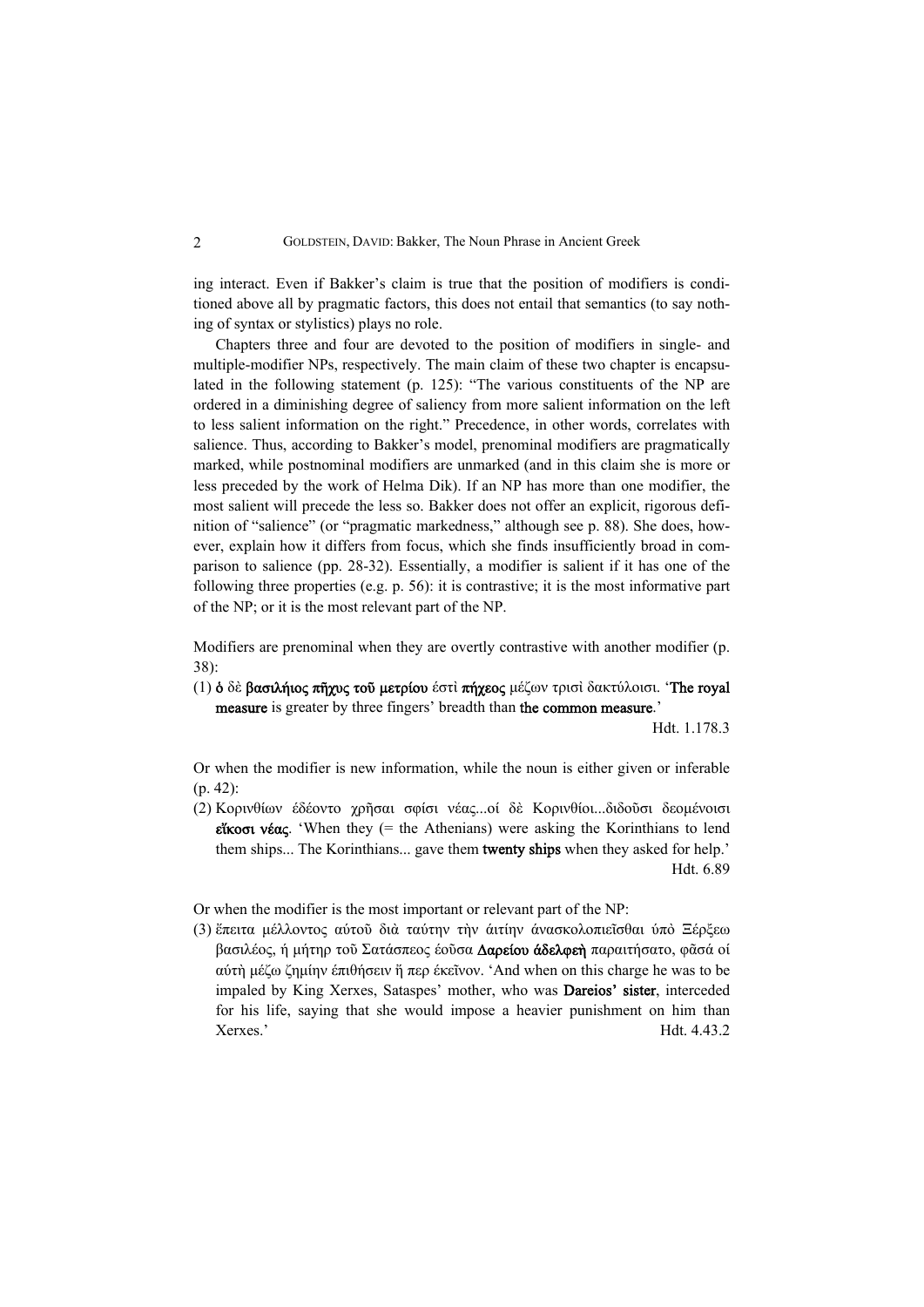Bakker explains (p. 46): "[W]e are told that Sataspes' mother, who happens to be Dareios' sister, changed Xerxes' decision to punish Sataspes to death. To understand how Sataspes' mother could influence Xerxes, the exact nature of the relation between Sataspes' mother and the royal house is less relevant than the fact that she was related."

As useful as these categories are for helping us read texts more precisely, I found myself wondering what, for example, 'contrastive' means in both a semantic and pragmatic sense. Do the contrasted elements instantiate the focus of the utterance? I also wondered how salience interacts with non-prototypicality (especially with modifiers that Bakker identifies as the most important part of the NP). And more generally, given that prenominal modifiers are the more marked, do they give rise to any implicatures? Or do they trigger presuppositions that postnominal modifiers do not? These questions are not meant to denigrate the achievements of Bakker's analysis, but rather reflect the questions that her analysis prompts. As for postnominal modifiers, they receive less attention; essentially postnominal modifiers are less salient than their head nouns (p. 52), and thus do not belong to one of the three prenominal categories above.

Bakker extends her account to include enclitic possessive pronouns (pp. 73-79). The distribution of these forms is both fascinating and complicated. And I agree with Bakker that it cannot be accounted for simply with Wackernagel's Law (or at least any conventional account of it). But I am skeptical of the claim that prenominal enclitic possessives can be the most "salient" elements of their NP. Isn't pragmatic markedness the last thing that we should expect from prosodically reduced forms? On this point, see further A. Devine and L. Stephens, *The Prosody of Greek Speech* (Oxford/New York 1994), 475-477.

Part II is devoted to the use of the article in NPs. Chapter five is devoted to the question of when NPs are marked with an article. Bakker begins with an extremely useful and insightful review of the literature on definiteness generally, and on articulation in Greek specifically. She offers (p. 162-163) the following general rule for the use of the article: "[T]he general function of the article in Greek is to mark the discourse referent as identifiable. As in English, the presence of an article indicates the discourse referent can be unequivocally related to an available cognitive structure."

(4) έν τοσαύτηισι δὲ γενεῆισι άνθρώπων ὀκτοκαίδεκα μὲν Αἰθίοπες ἦσαν, μία δὲ γυνὴ έπιχωρίη, οί δὲ ἄλλοι ἄνδρες Αἰγύπτιοι. τῆι δὲ γυναικὶ οὔνομα ἦν, ἥτις έβασίλευσε, τό περ τῆι Βαβυλωνίηι, Νίτωκρις. 'In all these many generations there were eighteen Aithiopians; one woman, native to the country; the rest were all Egyptian men. The name of the woman who reigned was the same as that of the Babylonian princess, Nitokris.' Hdt. 2.100.1-2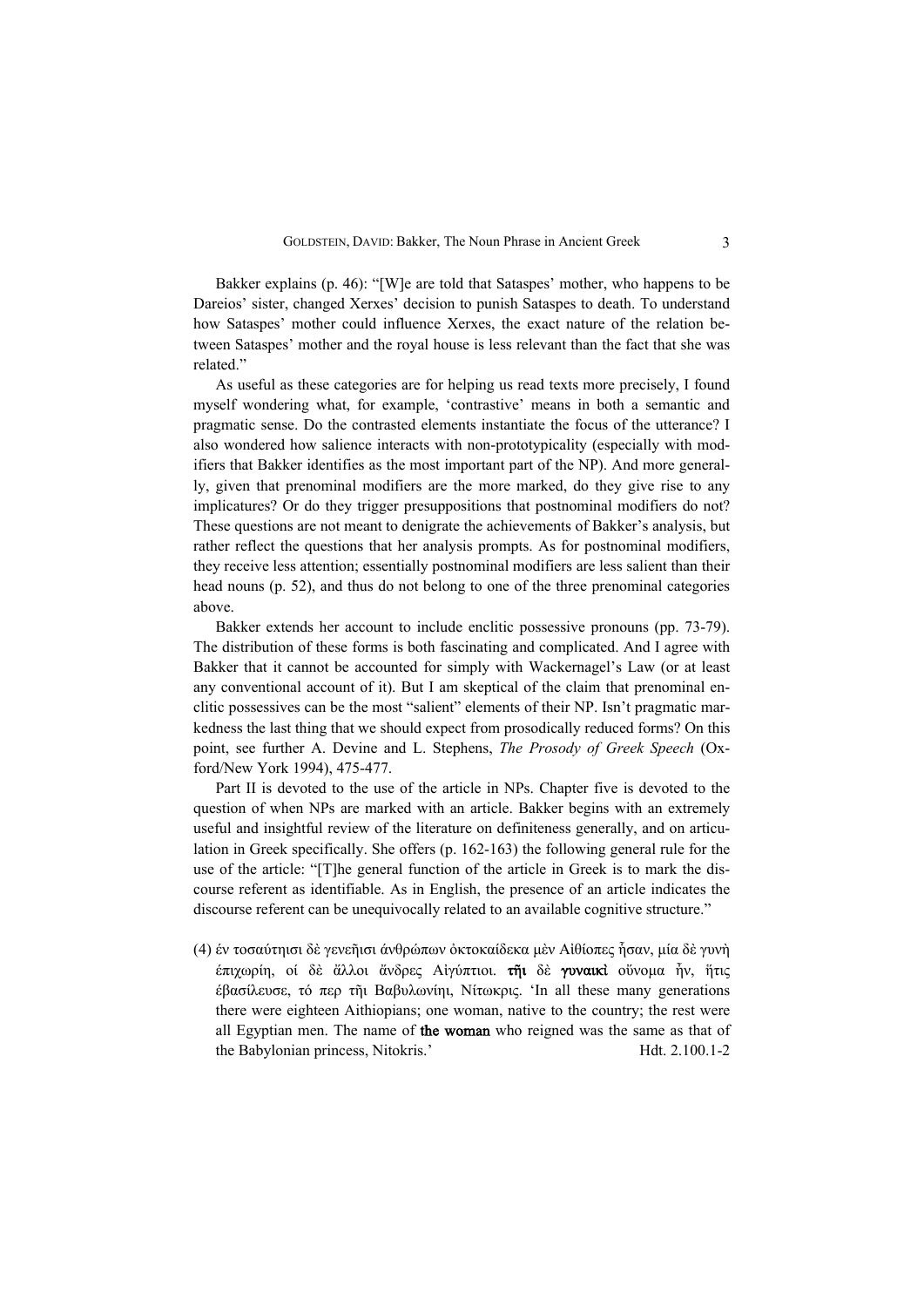The phrase τῆι γυναικὶ (p. 163) "is an unequivocal part of the cognitive structure 'kings of Babylon' in which she has been explicitly introduced the line before." One of the most attractive features of Bakker's analysis is that she is able to offer a unified analysis of a range of functions of the definite article (e.g. in non-referential and generic NPs). For instance, she accounts for the presence of the article in singular generic NPs as follows (p. 205): "[T]he general function of the article is to indicate that the referent can unequivocally be related to some knowledge. In the case of a non-generic NP, this knowledge has to be available [sc., from the discourse—DMG]; the referent of a generic NP, by contrast, is to be related to general knowledge." She also debunks (pp. 190-199) the widespread (and even time-honored) misconception that predicate NPs are in principle bare (i.e., anarthrous).

Chapter 6 takes up the articulation of modifiers. After reviewing previous analyses, she claims (p. 225) that non-articular modifiers "only serve to fulfill the basic function of a modifier, i.e. modifying the head of the phrase (whether or not with the intention to make the referent identifiable)." By contrast, articular modifiers "undertake the additional task of singling out the intended referent by answering the question 'which *x* is referrred to?'. By the information they provide these modifiers separate the intended referent from other available entities that satisfy the description of the noun." In sum, non-articular modifiers characterize the referent, while articular modifiers specify the reference (pp. 226, 285).

We see this claim at work in the following examples (quoted on p. 233):

(5) τῶν άμφοτέρων λόγον ούδένα ποιησάμενος τὸ πρόσω έπορεύετο, σὺν δέ οί ό πεζὸς στρατός. ό δὲ ναυτικὸς ἔξω τὸν Ἑλλήσποντον πλέων παρὰ γῆν έκομίζετο, τὰ ἔμπαλιν πρήσσων τοῦ πεζοῦ. 'But he took no account of either sign and journeyed onward; the land army was with him. His navy sailed out of the Hellespont and travelled along the land, going across from the land army.' Hdt. 7.57-7.58.1

The article precedes adjective πεζός because it determines the reference of the noun στρατός (i.e., it distinguishes it from the navy). Were the article not present (that is, if the adjective were "predicative") it would only serve to characterize the noun, without necessarily narrowing its reference, as we see in the following example (discussed on p. 244):

(6) ...τοῦ δαιμονίου παρασκευάζοντος, ὅκως πανωλεθρίηι άπολόμενοι καταφανὲς τοῦτο τοῖσι άνθρώποισι ποιήσωσι, ὡς τῶν μεγάλων άδικημάτων μεγάλαι εἰσὶ καὶ αί τιμωρίαι παρὰ τῶν θεῶν.